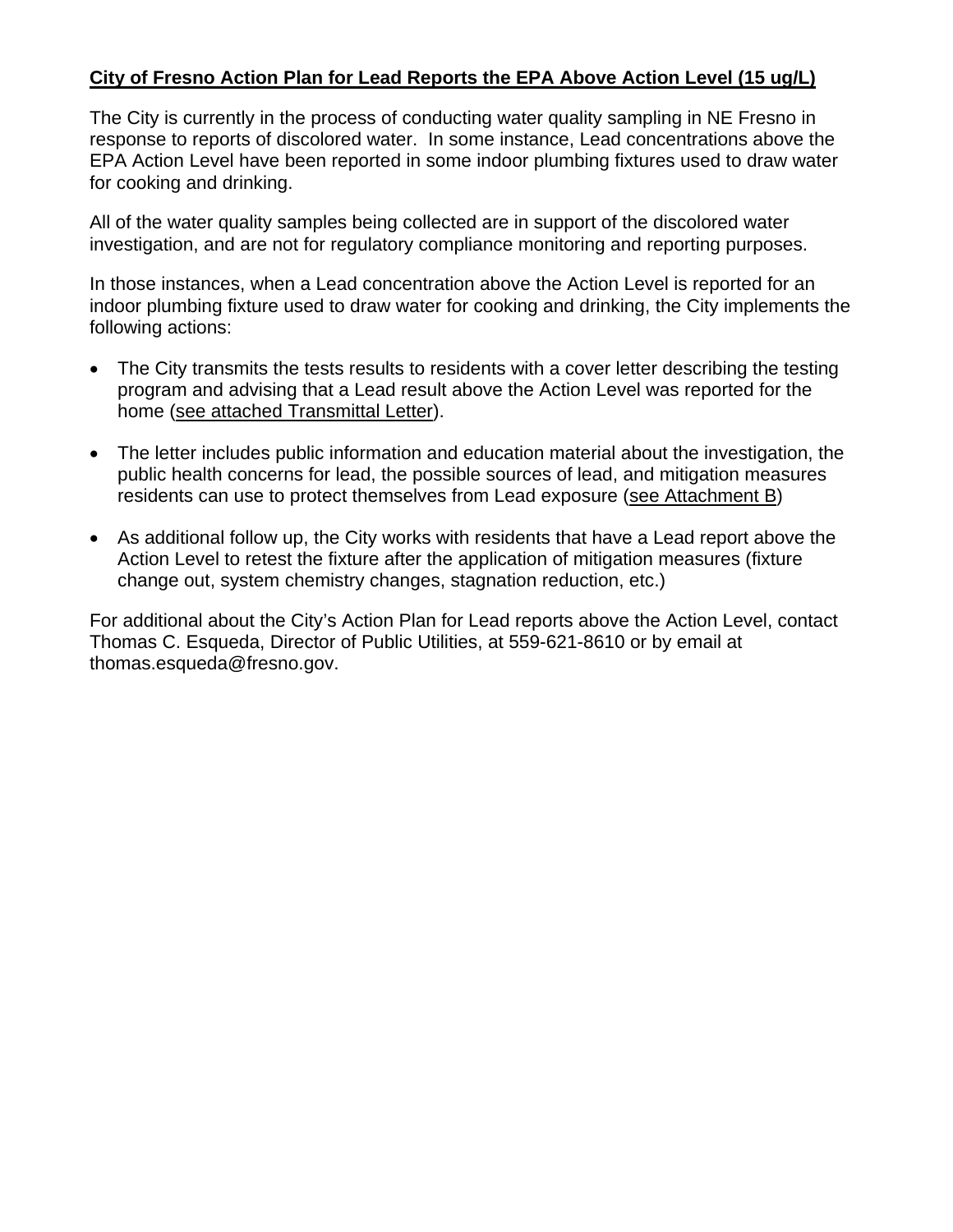

### **Department of Public Utilities**

Administration Division 2600 Fresno Street, Room 4019 Fresno, California 93721 559-621-8600 – FAX 559-498-1304 www.fresno.gov

<Date>

<Address Line 1> <Address Line 2> <Address Line 3>

Subject: Transmittal Letter – WQ Sampling Results

Dear <Address Line 1>,

On behalf of the City of Fresno, I would like to express my sincere appreciation to you for taking the time to report the presence of discolored water at your home and participating in our water quality sampling program.

In January 2016, the City of Fresno Department of Public Utilities received reports of discolored water in Northeast Fresno. The area currently reporting discolored water is generally bounded by Copper Avenue to the north, Willow Avenue to the east, State Route 41 to west, and Sierra Avenue to the south. Within this bounded area, there are approximately 22,500 homes, and the City has received reports of discolored water from approximately 1,800 homes. The City is not representing that discolored water in NE Fresno is limited to 1,800 homes, but this is the current number of homes that have reported discolored water.

### **Discolored Water Investigation**

In response to the reports of discolored water, the Department of Public Utilities initiated an investigation in February 2016. The investigation has included water quality sampling at residential homes, site visits and inspections at residential homes, as well as plumbing material testing and soil testing of samples collected at residential homes. The results of the water quality sampling conducted at your home are attached to this transmittal letter (*WQ Reports are attached to each letter*).

The USEPA and the State Water Resources Control Board have established an Action Level (AL) for concentrations of Lead in drinking water, and the AL is 15 parts-per-billion of Lead (15 ppb or 0.015 mg/L). The water quality sampling conducted at your home indicates that **Lead is present** in an indoor potable plumbing fixture at your home at a

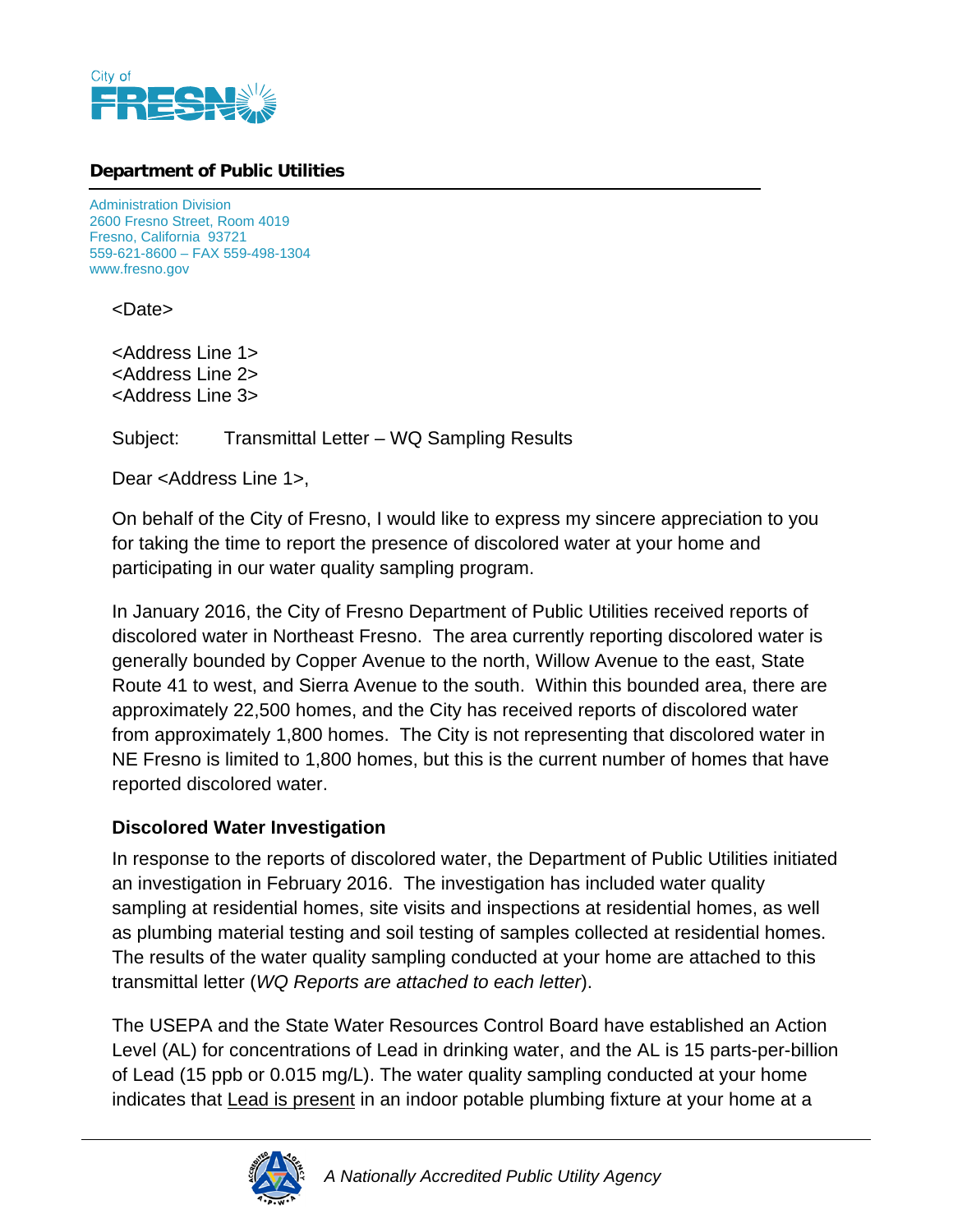<Address Line 1> Transmittal Letter – WQ Sampling Results

<Date> Page 2

concentration that is at or above the established Action Level. Please note that hose bibs, bathtub/shower related plumbing fixtures as well as utility fixtures are not considered potable fixtures and are exempt from current Lead Free manufacturing regulations. Lead may be present above the AL at these water use points but are exempt from the Lead Free requirement established by USEPA in 2014.

### **Other Potential Causes of Discolored Water**

While the water quality sampling program indicates that Lead is present in your drinking water at or above AL concentrations, the discoloration you are observing also suggests that your residential plumbing system is experiencing some degree of corrosion. The corrosion of residential plumbing systems can be caused by a number of factors, several of which were observed to be present during our site investigations and sampling of residential homes conducted February 2016. A summary of other potential causal factors is included in this transmittal as Attachment B. We encourage you to review this summary of other potential causes to determine if one or more of these may be present at your home.

If you have any additional questions, or require additional information, please do not hesitate to contact me at your earliest convenience by email at Thomas.Esqueda@Fresno.Gov or by telephone at 559-621-8610.

Sincerely,

Thomas C. Esqueda, Director City of Fresno Department of Public Utilities

### **Attachments:**

Attachment A – Water Quality Sampling Results Attachment B – Public Notice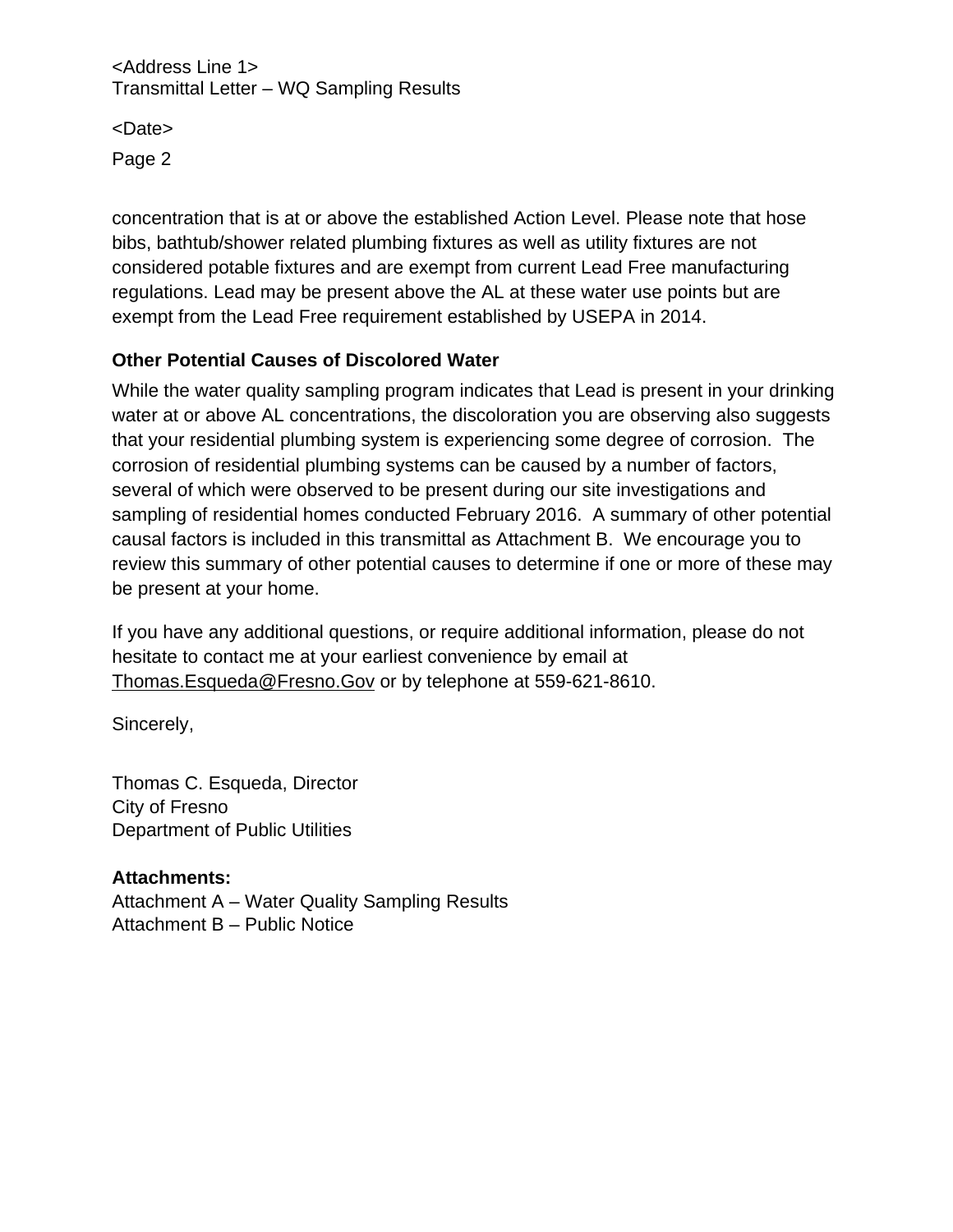## City of Fresno Department of Public Utilities Water Division

#### **INTRODUCTION**

In January 2016, the City of Fresno Department of Public Utilities received reports of discolored water in Northeast Fresno. The area reporting discolored water is generally bounded by Copper Avenue to the north, Willow Avenue to the east, State Route 41 to west, and Sierra Avenue to the south. The City has the flexibility to serve this area with surface water from Pine Flat Reservoir and Millerton Lake or with groundwater from a number of public water supply wells located in NE Fresno. Within this bounded area, there are approximately 22,500 homes, and the City has received reports of discolored water from approximately 1,800 homes. The City is not representing that discolored water in NE Fresno is limited to 1,800 homes, but this is the current number of homes that have reported discolored water. The reports of discolored water have been occurring for both surface water and groundwater.

In response to the reports of discolored water, the Department of Public Utilities initiated an investigation in February 2016. The investigation has included water quality sampling at residential homes; site visits and inspections at residential homes; plumbing material testing; and soil testing of samples collected at residential homes. Based on the preliminary results of the water quality sampling of homes in NE Fresno, a number of homes have been identified as having Lead concentrations above of the federal and state Action Level of 15 parts-per-billion of Lead, per liter of water (15 ppb or 0.015 mg/L). Your home has been identified as one of the homes with concentrations of Lead that are at, or above, the state and federal and state Action Level at an indoor plumbing fixture designed to draw water for cooking or drinking.

Under state and federal law, the City is required to have a program in place to minimize the concentrations of Lead in drinking water, and that program has been in place since 1993, when the EPA promulgated the Lead and Copper Rule. This program includes corrosion control treatment, and water quality monitoring at the City's Northeast Surface Water Treatment Facility and the public water supply wells that are located in Northeast Fresno.

#### **HEALTH EFFECTS OF LEAD**

Lead is a common metal found throughout the environment. It is found in lead-based paint found in homes built before 1978; soil; household dust; imported foods such as candies; imported pottery, porcelain, lead crystal and pewter; and water. Lead poisoning can occur if too much Lead enters the body. Lead poisoning can cause damage to multiple organs such as the brain and kidneys, and can cause adverse health effects including behavior problems, reduced IQ, hearing problems, slowed body growth, aggressive behavior, anemia, decreased appetite and fatigue. The populations with the highest risk for adverse health effects are children under age 6 and pregnant women. In addition, a child at play often comes into contact with sources of Lead like dirt and dust. It is important to wash children's hands and toys often, and to try to make sure they only put food in their mouths.

#### **LEAD IN DRINKING WATER**

- 1) Water is naturally corrosive, and in some cases, can corrode pipes, plumbing, and fixtures that contain Lead such as brass and copper fixtures and fittings, and galvanized pipe. Lead typically enters drinking water primarily as a result of corrosion, or deterioration of materials containing Lead in household plumbing, fittings and fixtures. These materials include lead-based solder used to join copper pipe, brass and chrome plated brass faucets, and in galvanized piping that is used for residential plumbing.
- 2) When water remains stagnant in household plumbing systems that contain lead (galvanized pipe for example) for several hours or more, the Lead may corrode and dissolve into the drinking water at a residence. This means the first water drawn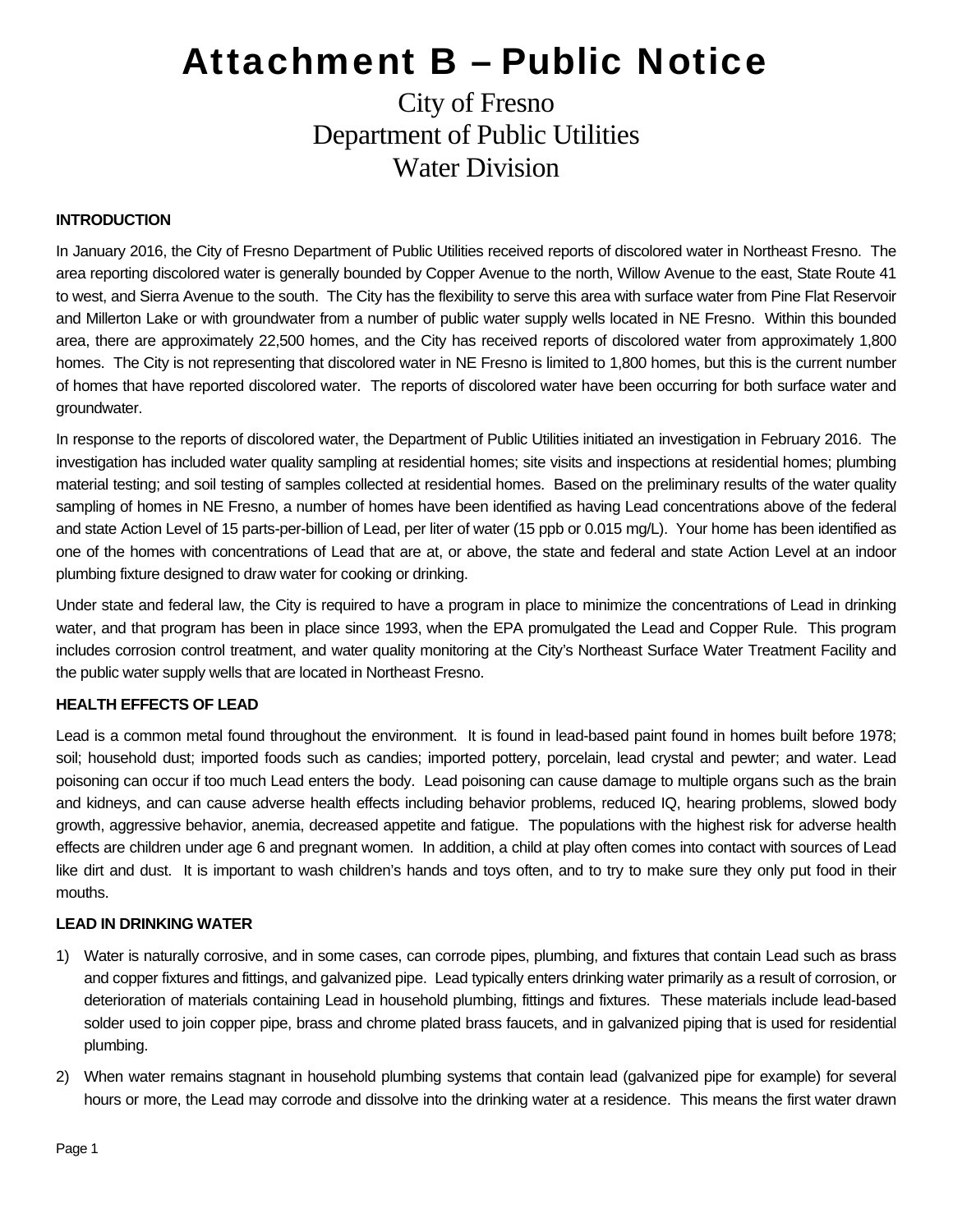## City of Fresno Department of Public Utilities Water Division

from the tap in the morning or later in the afternoon after returning from work or school can contain concentrations of Lead that are above the federal and state Action Level of 0.015 mg/L.

- 3) Lead is seldom found in drinking water sources. Lead contamination almost always occurs after water has left the treatment plant or groundwater supply well and moves through the City's water distribution network and then into household plumbing, fittings and fixtures that may contain Lead and corrode. In NE Fresno, the City's water distribution system piping is primarily non-metallic and does not contain Lead, and there are no Lead service lines in NE Fresno.
- 4) Lead in drinking water, resulting from the corrosion of plumbing, fittings and fixtures, is rarely the sole source Lead exposure for humans. However, the presence of Lead in drinking water can increase a person's total Lead exposure, particularly the exposure of infants who drink baby formulas and concentrated juices that are mixed with water that contain Lead. The U.S. Environmental Protection Agency estimates that drinking water can make up 20 percent or more of a person's total exposure to Lead.
- 5) In 1986, Congress banned the use of lead solder containing greater than 0.2% lead, and restricted the Lead content of faucets, pipes and other plumbing materials to 8.0%. In California, a similar law prohibiting the use of both lead solder and Lead pipes was enacted in 1985.
- 6) In 2011, Congress enacted the Reduction of Lead in Drinking Water Act, which as of January 2014, prohibited the use pipes, pipe fittings, plumbing fittings or fixtures that come into contact with drinking water that do not meet the new definition of Lead free. This legislation changes the definition of "lead-free" to mean the concentration of Lead present in pipes, pipe fittings, and plumbing fixtures must be less than 0.25% by weight. Accordingly, any new residential plumbing pipes and fixtures that are installed after this date must meet this new definition, as well as any parts that are used in the repair of plumbing pipes and fixtures. However, the "lead-free" requirement only applies to kitchen sinks and bath sinks, and bath tubs, showers, hose bibs, and other fixtures not used to draw water for cooking or drinking are exempt from the "lead-free" requirement.

#### **POTENTIAL CAUSES OF LEAD IN YOUR HOME**

Despite the City's best efforts to reduce the corrosiveness of the City's groundwater and surface water supplies to reduce the potential for Lead to corrode from residential plumbing systems and fixtures, corrosion of plumbing systems and fixtures can be caused by other factors that can result in Lead levels that are above the federal and state Action Level of 0.015 mg/L.

Other causes of plumbing system corrosion at residential homes in NE Fresno that have been identified by the City in NE Fresno during this investigation include:

a) **Insufficient Galvanized Coating.** The American Society for Testing Materials (ASTM) has established a quality standard for galvanized piping used for residential plumbing (ASTM A53-79). The City has collected samples of galvanized piping used for indoor plumbing systems in NE Fresno, and sent those samples to a material testing laboratory for metallurgical analysis. Based on the known year of home construction for the pipe samples collected, the ASTM standard for Zinc content in galvanized pipe is 1.6 ounces per square foot. The results of the metallurgical analysis revealed the presence of Lead as expected, but also revealed that the Zinc content is below the standard established by ASTM. If the galvanized pipe installed as residential indoor plumbing has a deficient galvanized coating, then it is vulnerable to corroding at an accelerated rate.

b) **Plumbing Installation Workmanship.** During residential site inspections of properties reporting discolored water, City staff observed locations where Copper and Brass fittings and fixtures were directly connected to galvanized pipe. Joining these two dissimilar metals directly in a plumbing system will create an electro-chemical reaction (galvanic reaction, or electrolysis) –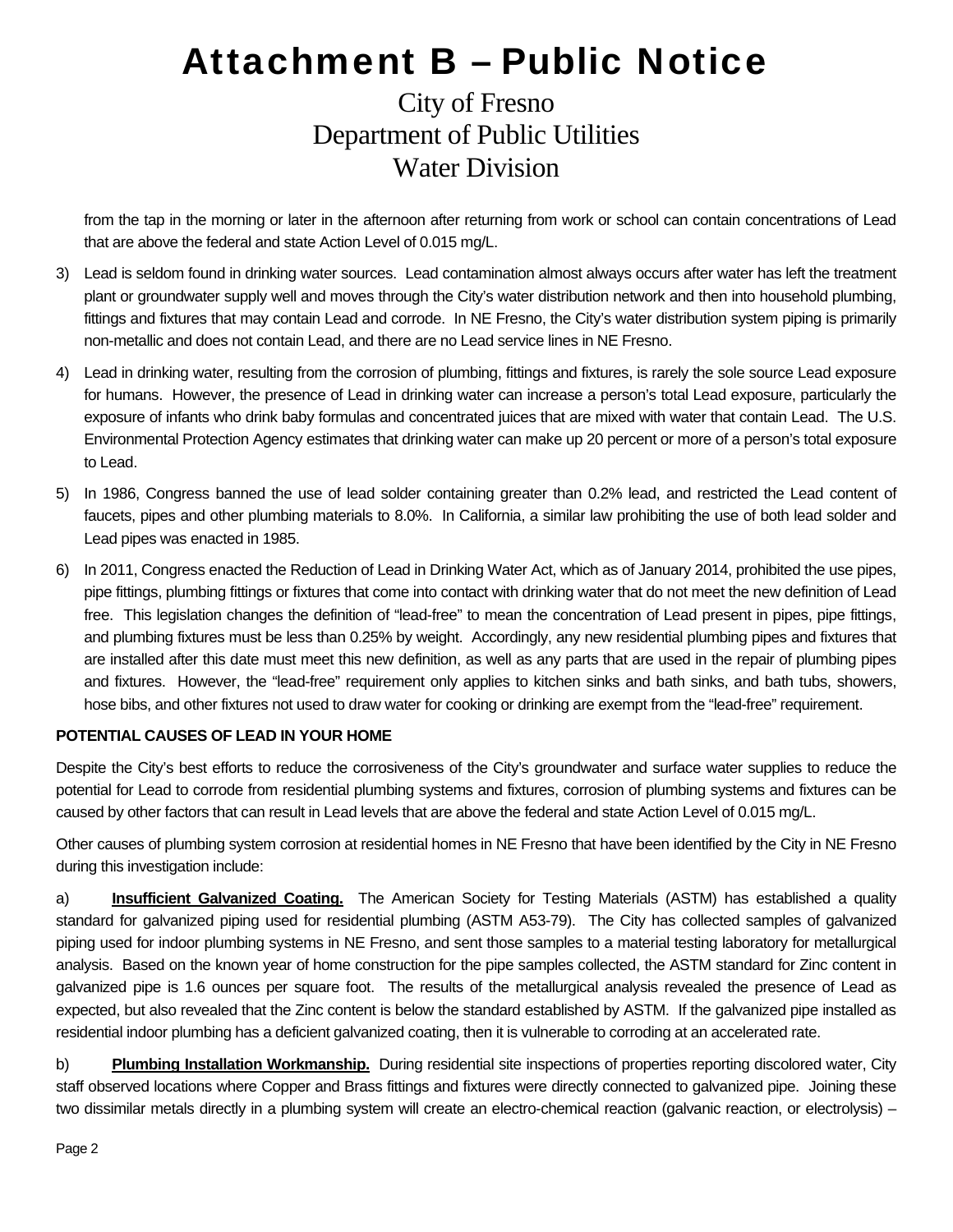## City of Fresno Department of Public Utilities Water Division

like in a car battery – that results in creating an electrical current that promotes corrosion of the Lead-containing galvanized pipe. In this reaction, the Zinc in the galvanizing will sacrifice itself to protect (acting as an anode) the copper or brass that are directly connected, and the underlying Iron will be exposed. When this reaction is occurring, elevated concentrations of Lead, Zinc, and Iron are found to be present in water samples. The reaction is more pronounced (i.e. higher concentrations present) for pipes, fittings and fixtures that run hot water.

During one inspection, City staff disassembled the fittings and found corrosion to be present at the point where the two dissimilar metals were jointed together directly. To address this situation, the industry standard practice is to use dielectric union to join the two dissimilar metals to disrupt or inhibit the creation of a corrosion-promoting electrical current. During another inspection, a dielectric union was found to be present separating copper from galvanized, however, dielectric unions have been reported to fail and must be inspected periodically to ensure the dissimilar metals are isolated. In these locations where copper, brass and similar metals are directly connected to galvanized pipe – or the dielectric union has failed – corrosion of the galvanized piping will occur – regardless of the water supply or corrosion control strategy – and Lead will be found present during sampling.

c) **The Presence of Corrosive Soils.** Soil samples were collected from two residential properties in NE Fresno that reported discolored water. The soil samples were sent to a laboratory for testing to determine the degree of corrosiveness of the soils. The results of the laboratory testing indicate the presence of soils that can be characterized as mild to moderately corrosive.

During residential site inspections of properties reporting discolored water, several residents were able to provide copies of the original building plans for their homes. Upon reviewing the building plans, the plumbing notes indicate that, "*Water piping to be Schedule 40 wrapped galvanized steel or Type L copper*". The presence of this specific plumbing note suggests that the designer was aware of the need to provide an added measure of corrosion protection for pipe that was to be buried, and in some instances, installed under the concrete slabs.

i) For galvanized pipe, wrapping systems generally consist of three parts – a corrosion inhibiting primer of some sort applied directly to the dried and cleaned surface of the pipe; an inner wrap placed over the primer; and then outer wrap placed over the inner wrap for added moisture protection.

ii) For copper pipe, the most common types are Type K, Type L, Type M and DWV. Each type represents a series of sizes with different wall thicknesses. Type K pipe has thicker walls than Type L pipe, and Type L walls are thicker than Type M, for any given diameter. Type L copper piping is typically used for underground applications and hot water applications, and Type M is commonly routed through the walls and ceilings of residential construction.

During the City's site inspections, copper piping was observed at water heater installations, and all other visible piping was observed to be galvanized piping. At all homes which were inspected, it was observed that the galvanized pipe was not wrapped, and upon potholing to inspect the condition of the buried galvanized pipe, the galvanized pipe was observed to be corroded. The presence of the exterior corrosion suggests that the pipe is reacting with the soil in some manner, and that reaction is expected to be occurring on both the inside and outside of the galvanized pipe. At these properties, where galvanized pipe has been installed in direct contact with the soil without protective wrapping, corrosion of the galvanized piping will occur – regardless of the water supply or corrosion control strategy – and Lead will be found present during sampling.

d) **Grounding of Residential Electrical System to Residential Plumbing System.** During residential site inspections of properties reporting discolored water, City staff observed that some residential electrical systems were grounded to the residential plumbing system. If grounding wires from the electrical system are attached to the plumbing system, there is the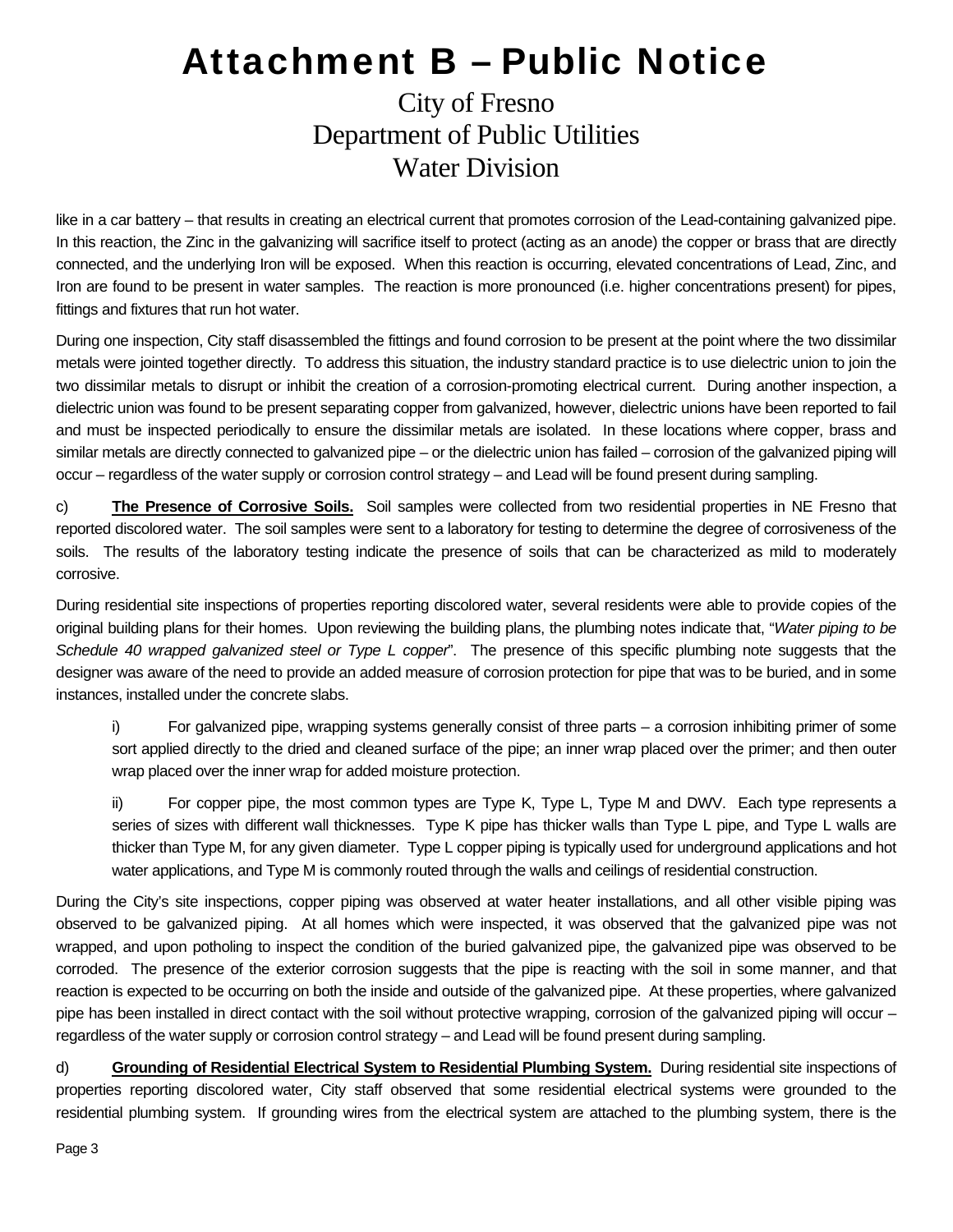## City of Fresno Department of Public Utilities Water Division

potential for accelerated corrosion of the water plumbing system which could cause Lead to leach into the water. Residents should consult with a licensed electrician to determine if it is feasible to ground the electrical system to an alternative grounding source. Residents SHOULD NOT attempt to change the wiring on their own because improper bonding or grounding can cause electrical shock and fire hazards.

e) **Use of Water Softening Systems.** During residential site inspections at homes reporting discolored water, several residents reported that their homes had been equipped with water-softening systems at the time of construction. Water-softening systems change the chemistry of the water, and the change in chemistry can result in increasing the corrosiveness of the water which can result in Lead concentrations above the action level of 15 ppb.

#### **PRECAUTIONS IF WATER TESTS INDICATE WATER CONTAINS LEAD ABOVE 15 PPB**

If testing indicates that the water sampled from a fixture designed to draw water for cooking or drinking contains Lead concentrations above 15 ppb, then you should take the following precautions:

- 1) Let the water run from the cold water tap before using it for drinking or cooking any time the water in a faucet has gone unused for more than six hours. The longer water remains stagnant in a residential plumbing system with galvanized pipe, copper pipe, brass fittings and copper fittings, the greater the potential for Lead to leach from these materials. Flushing the tap means running the cold water faucet until the water is visibly clear, usually about 30 seconds to 1 minute. Although running toilets and showers will flush water through a portion of a home's plumbing system, residents observing discolored water should flush the water at each faucet before using it for drinking or cooking. During the City's water quality sampling program at homes, City staff collected samples of "stagnant" water and "flushed" water, and the data indicates that flushing is effective in removing the Lead from the plumbing system at the time of use. Flushing uses an average of one or two gallons of water, and the flushed water can be used to wash dishes or water plants.
- 2) Hot water can corrode galvanized pipe, copper pipe, brass fittings and copper fittings more quickly than cold water, and this is consistent with reports we are receiving from residents that are observing discolored water primarily from the hot water tap. If hot water is required for drinking or cooking, it is recommended that residents draw water from a flushed cold water tap and heat the water for drinking or cooking.
- 3) As an alternative to flushing cold water taps, residents may consider purchasing bottled water for drinking and cooking.
- 4) Contact a licensed plumber to inspect your home and identify locations where dissimilar metals may be directly connected (copper or brass connected to galvanized); locations where buried galvanized pipe may not be wrapped or provided with a protective coating to inhibit soil corrosion; locations where the galvanized pipe may not meet standards for zinc coating; and locations where the residential electrical system is grounded to the residential plumbing system. One, or all, of these factors could be contributing to the discolored water observed at residential homes in NE Fresno.
- 5) You may be able to identify the plumbing contractor that originally installed your plumbing system by checking the record of building permits, which are maintained in the files of the City of Fresno Planning Department.
- 6) Residents can consult a variety of sources for additional information on Lead exposure health risks.
	- a) Residents can consult with their family doctor or pediatrician to request a blood test for Lead and information about the health effects of Lead.